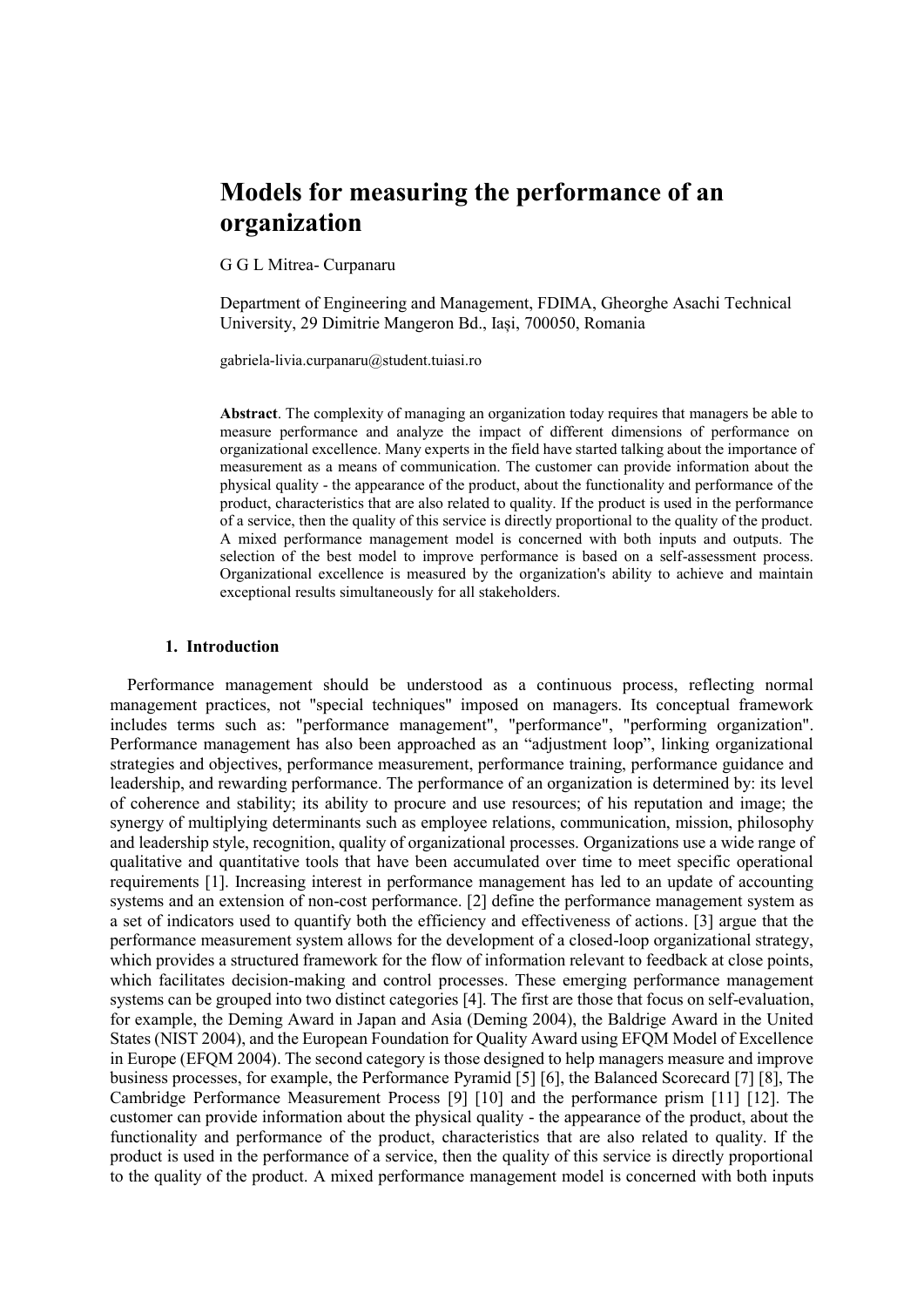and outputs. The selection of the best model to improve performance is based on a self-assessment process.

| <b>Traditional performance measurement</b> | <b>Emerging performance measurement</b> |
|--------------------------------------------|-----------------------------------------|
| systems                                    | systems                                 |
| Based on the traditional accounting system | Based on company strategy               |
| Based on cost / efficiency                 | Based on values                         |
| Compromise between performance             | Performance compatibility               |
| Profit-oriented                            | Consumer-oriented                       |
| Short-term guidance                        | Long-term orientation                   |
| Prevalence of individual instruments       | Prevalence of team tools                |
| Prevalence of functional tools             | Prevalence of transversal instruments   |
| Comparison with standard                   | Improvement monitoring                  |
| Evaluation as a goal                       | Evaluation and involvement as a goal    |
| Prevents continuous improvement            | Emphasizes continuous improvement       |

**Table 1.** Evolution of performance measurement systems [13] [14]

The complexity of managing an organization today requires that managers be able to measure performance and analyze the impact of different dimensions of performance on organizational excellence. Many experts in the field have started talking about the importance of measurement as a means of communication.

Table 2 summarizes the large amount in the literature of performance measurement systems [15] [16], which can be considered to be the main changes and development trends that have been affected by how these systems are viewed.

| Performance measurement systems and              | Performance measurement systems and          |
|--------------------------------------------------|----------------------------------------------|
| approaches                                       | approaches                                   |
| Strategic measurement analysis and reporting     | Lynch and Cross 1991; McNair et al. 1990     |
| technique (SMART)                                |                                              |
| Performance Measurement Questionnaire            | Dixon et al. 1990                            |
| (PMO)                                            |                                              |
| Results and determinant matrix (R&DM)            | Fitzgerald et al. 1991; Fitzgerald and Moon  |
|                                                  | 1996                                         |
| The Balanced Scorecard (BSC)                     | Kaplan and Norton 1992, 1996, 2000           |
| Business Scorecard Comparison (CBS)              | Kanji 1998; Kanji and Moura e Sá 2002        |
| <b>Cambridge Performance Measurement Process</b> | Neely et al. 1996, 2000; Bourne et al. 1998, |
| (CPMP)                                           | 2000                                         |
| Consistent performance measurement systems       | Flapper and others 1996                      |
| (CPMS)                                           |                                              |

**Table 2.** Performance measurement systems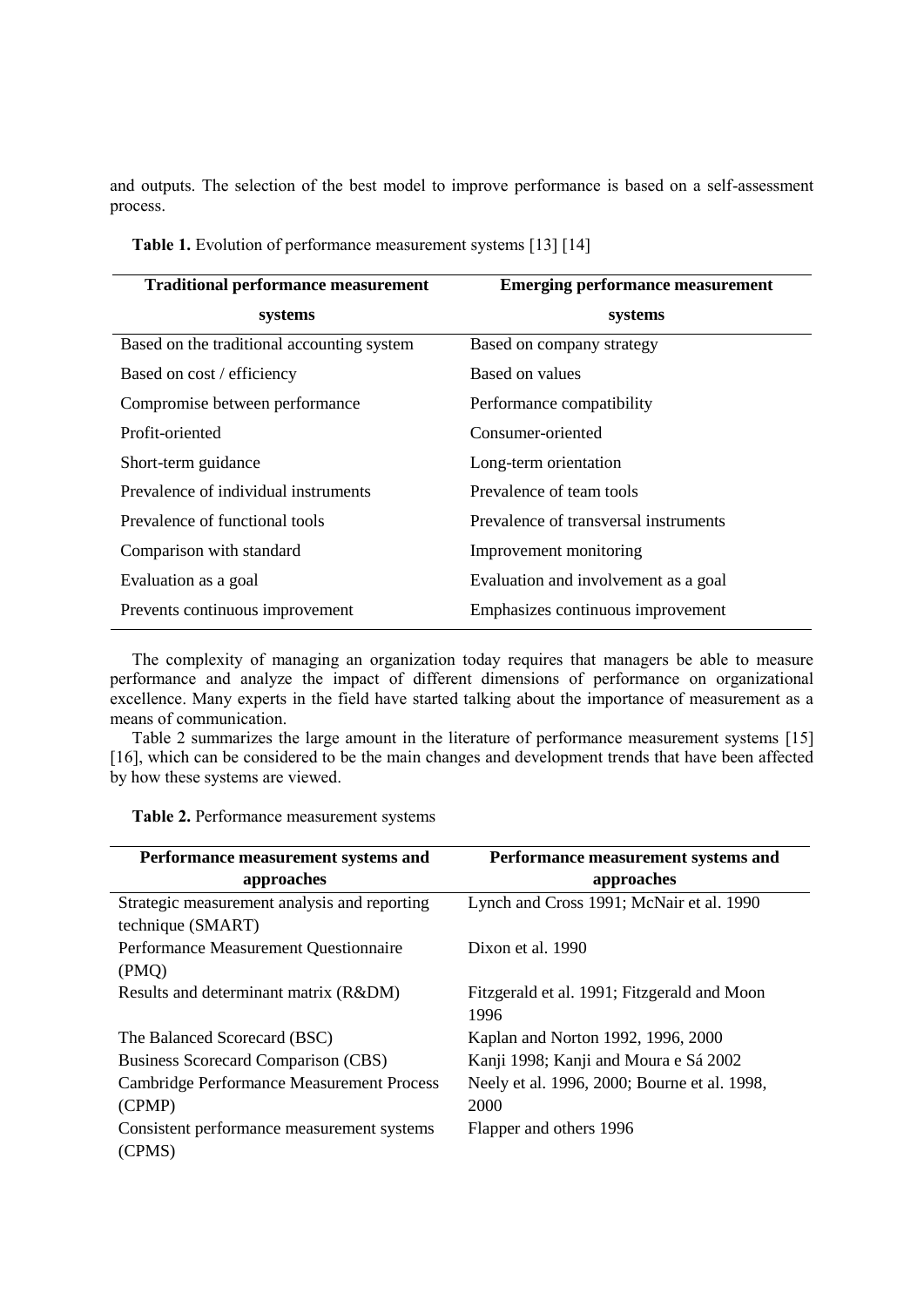| <b>Integrated Performance Measurement Systems</b> | Bititci et al. 1997, 1998 a, b           |
|---------------------------------------------------|------------------------------------------|
| (IPMS)                                            |                                          |
| <b>Dynamic Performance Measurement Systems</b>    | Bititci and others 2000                  |
| (DPMS)                                            |                                          |
| <b>Integrated Performance Measurement</b>         | Medori 1998a, b; Medori and Steeple 2000 |
| Framework (IPMF)                                  |                                          |

## **2. The Balanced Scorecard (BSC) Model**

Balanced Scorecard is a strategic performance management framework that has been designed to help an organization monitor its performance and manage the execution of its strategy. In a recent global study of the management tools used, the Balanced Scorecard proved to be the sixth most widely used management tool in the world, which also had one of the highest ratings. satisfaction. The concept, having two components BS personal (BSP) and BS organizational (BSO), was introduced in 1992 [17].

The BSO identifies several dimensions of the organization, representing areas where organizations need to achieve results, at the level of departments, teams or individuals. Depending on the type of enterprise, the essential dimensions can be: financial aspect, customers, internal processes, knowledge and learning, quality of service, market share, etc. [17] they stop at four fundamental dimensions, which give four perspectives from which to examine the business of the organization. At the same time, it involves the obligation of managers to find answers to some key questions:

- Financial aspect: its financial health. How do shareholders see the company? What does the company mean to shareholders?
- Customers (external): customer satisfaction. How do customers see the company? What does it mean for our customers?
- Internal processes: process control. How can we control the primary business processes to create value for customers? What processes do we need to excel in to continually satisfy our customers?
- Knowledge and learning: the skills and attitudes of employees and the organization's ability to learn. How can the company remain successful in the future? How should we learn and communicate in order to improve ourselves and thereby achieve our vision?



**Figure 1.** "The Balanced Scorecard Links Performance Measures." [18]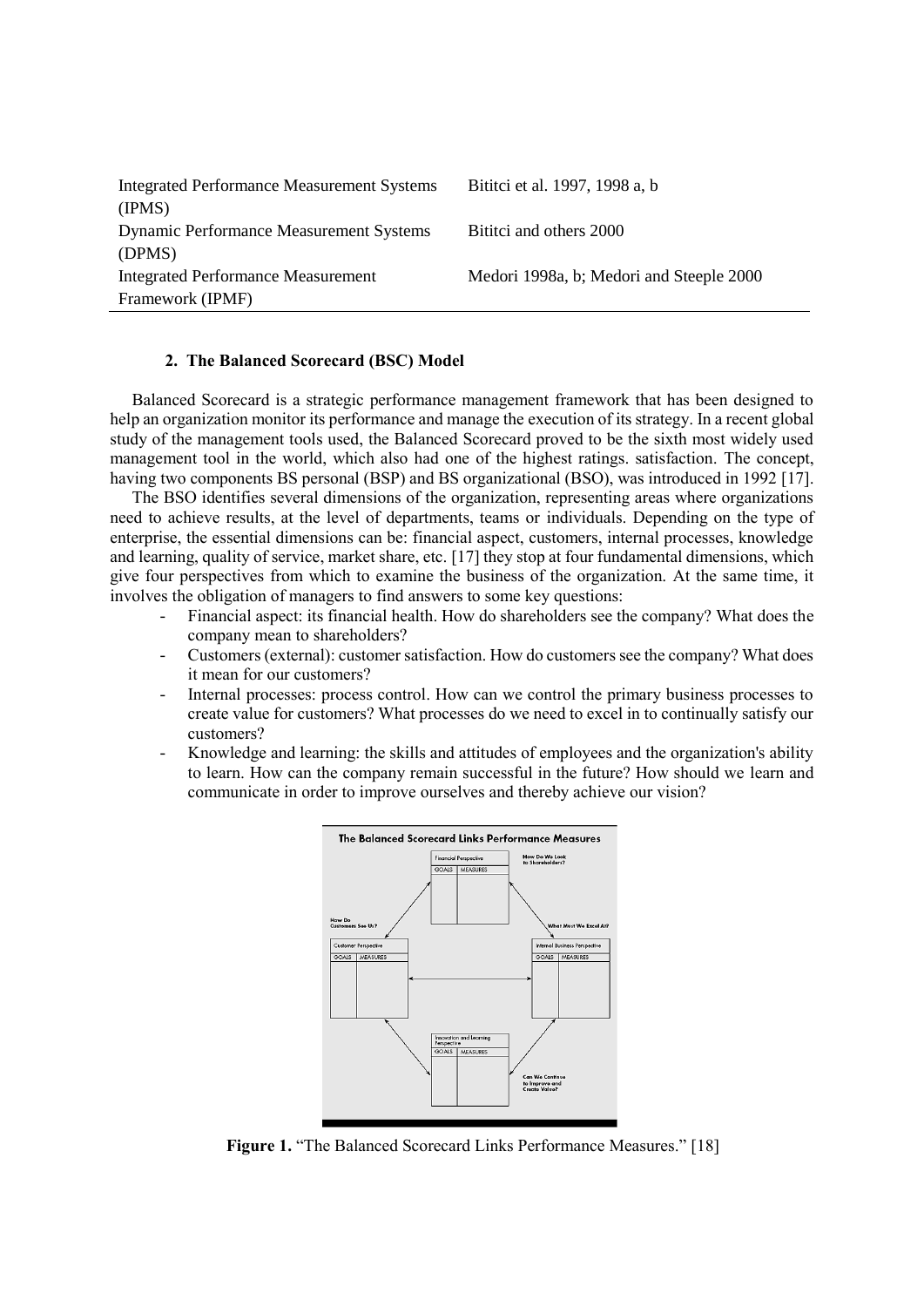Definition for the four Balanced Scorecard perspectives:

- The financial perspective covers the financial objectives of an organization and allows managers to track the financial success and value of shareholders.
- The customer perspective refers to customer-related objectives, such as customer satisfaction, market share objectives, and product and service characteristics.
- The internal process perspective covers the internal operational objectives and presents the key processes necessary to achieve the objectives related to the client's perspective.
- The Learning and Development perspective covers intangible carriers of success in the future, such as human capital, organizational capital and information capital, including skills, training, organizational culture, leadership, systems and databases.

Research has shown that organizations that use a Balanced Scorecard approach tend to outperform organizations without a formal approach to performance management at the strategic level. The main advantages of using a BSC include:

- Better strategic planning Balanced Scorecard provides a powerful framework for building and communicating strategy. The business model is visualized in a strategy map that forces managers to think about cause-effect relationships. The process of creating a strategy map ensures that a consensus is reached based on a set of interdependent strategic objectives. This means that performance results, such as key elements or future performance factors (such as intangibles) are identified to create a complete picture of the strategy.
- Improving communication and execution strategy The fact that the strategy with all interdependent objectives is mapped on a piece of paper allows companies to easily communicate the strategy internally and externally. We've known for a long time that a picture is worth a thousand words. This "one-page plan" facilitates understanding of the strategy and helps engage staff and shareholders in delivering and reviewing the strategy. Finally, it is impossible to execute a strategy that is not understood by everyone.
- Better information management The Balanced Scorecard approach forces organizations to design key performance indicators for their various strategic objectives. This ensures that companies measure what really matters. Research shows that companies with a BSC approach tend to report high quality management information and gain increasing benefits through the way this information is used to guide management and decision making.
- Improving performance reporting companies that use a Balanced Scorecard approach tend to produce better performance reports than organizations without such a structured performance management approach. Increasing transparency needs and requirements can be met if companies create meaningful management reports and dashboards to communicate performance both internally and externally.
- Better strategic alignment organizations with a Balanced Scorecard are able to better align their organization with strategic goals. In order to execute a plan well, organizations need to ensure that all business and support units work toward the same goals. Dividing the Balanced Scorecard into these units will help achieve them and at the same time link the operations strategy.
- Better organizational alignment A well-implemented Balanced Scorecard also helps align organizational processes such as budgeting, risk management and analysis with strategic priorities. This will help to create a truly strategy focused organization.
- The Balanced Scorecard idea is simple, but extremely powerful if implemented well. As long as we use the basic ideas of the BSC to (a) create a unique and visual strategy on a "causeand-effect" map, (b) align the organization and its processes with the objectives identified in the strategic map, (c) designing significant key performance indicators; and (d) using them to facilitate learning and improve decision-making; thus the organization has a powerful tool, which should lead to better performance.

To put the balanced scorecard to work, companies should articulate goals for time, quality, and performance and service and then translate these goals into specific measures. Senior managers at ECI,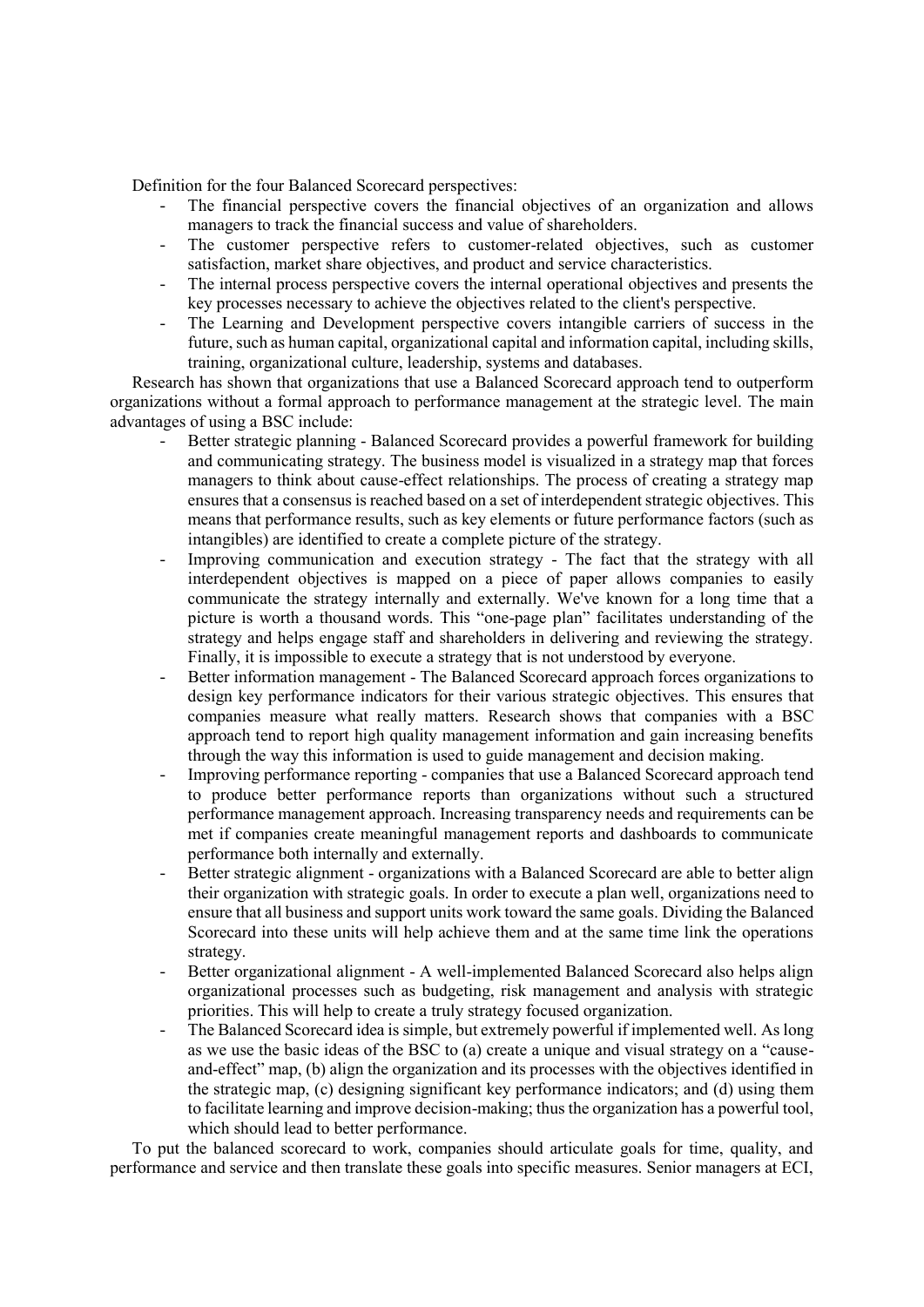for example, established general goals for customer performance: get standard products to market sooner, improve customers' time to market, become customers' supplier of choice through partnerships with them, and develop innovative products tailored to customer needs. The managers translated these general goals into four specific goals and identified an appropriate measure for each. [18]



Figure 2. "ECI's Balanced Business Scorecard" [18]

But educational practice does not operate the ideal module with theoretical operational dichotomies, but updates contextually: evaluation involves both normative elements and criterion elements. In addition, both normative and criteria instruments must be designed on the basis of evaluation objectives. Also, the performance can be judged according to the previous results, following the evolution over time. Finally, the interpretation of the results, obtained following the application of an evaluation tool designed according to the specifications of a predominantly normative or criterion type, will be performed accordingly. A normative assessment will distribute the subjects along the entire correction / grading scale, while a criterion assessment will provide a measure of the level of mastery achieved by the group in relation to a clearly specified criterion.

Therefore, suitability for purpose involves choosing the most appropriate way, a set of decisions that are made according to the following criteria: the major purpose of the evaluation / assessment / measurement; logistical constraints and determinations (including the human and material costs involved); the nature and dimensions of the target group investigated; the purposes, nature and characteristics of the curriculum or program underlying the evaluation process; the importance, for all those involved, of the stakes of the expected results; the form of presentation, depending on the audience or the beneficiaries of the final report. Only after making decisions on these issues can we proceed to select the evaluation techniques to be used.

The concept of educational efficiency makes the connection between process evaluation and system evaluation, making visible and explicit the relations between the two. When the one who designs an educational evaluation decides to carry out one of the types of evaluation, a series of questions appear:

What do we evaluate? The system as a whole or only one of its components, educational performance or efficiency, training / educational process, school results, performance levels, competencies, aptitudes, abilities, attitudes.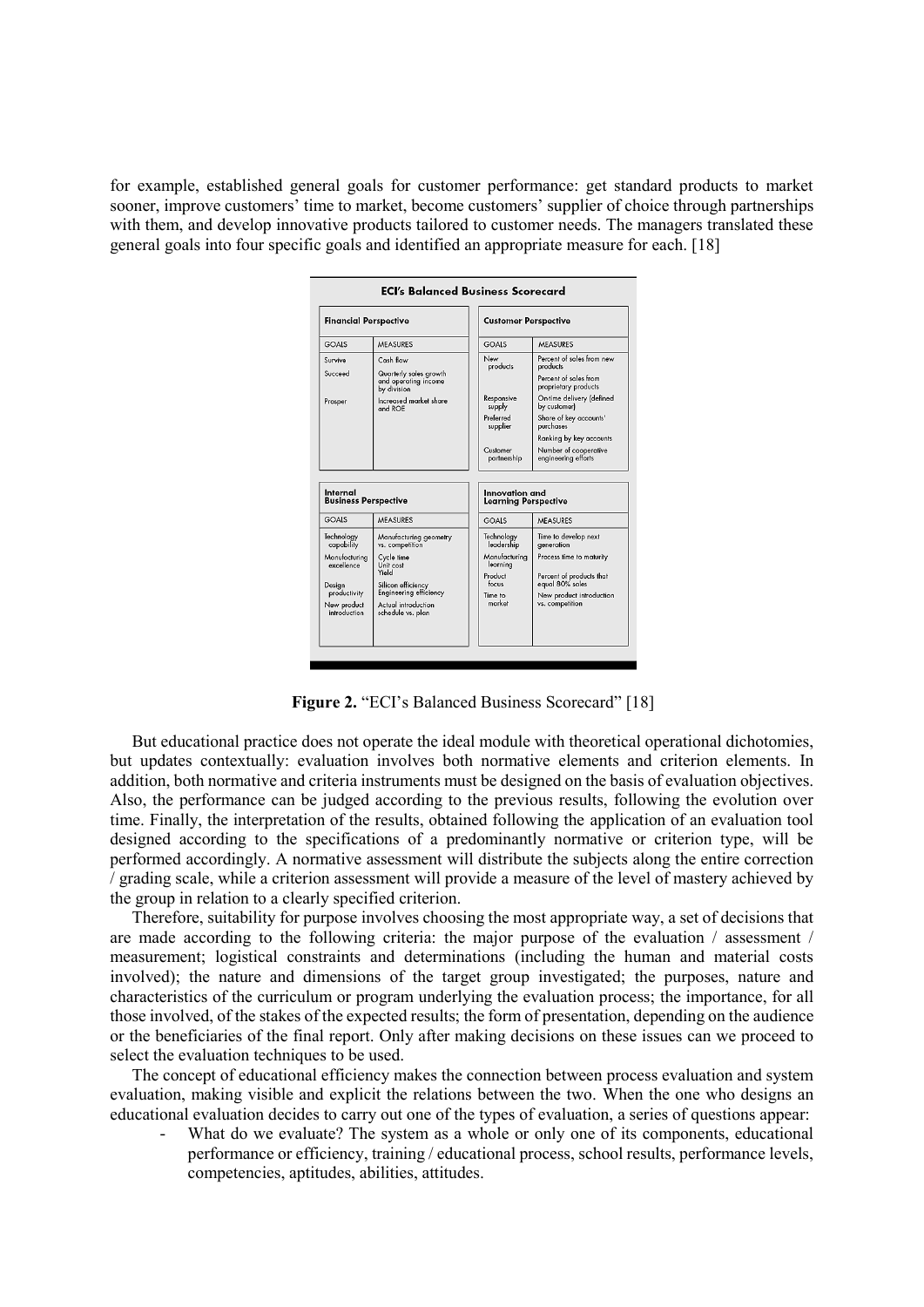- For what purpose do we evaluate? Formative / summative, placement, guidance / counselling.
- Who do we evaluate? Human resources involved.
- How do we evaluate? By establishing a clear and transparent path: goals objectives evaluation tools - results - interpretation - communication.
- When do we evaluate? At the beginning of a process, during it, at its end, after a certain time from completion.
- What do we evaluate with? With evaluation tools; Through direct, (semi) structured observation, during the process; Through individual or institutional portfolios; Through selfassessment, peer and group assessment procedures, in order to increase metacognitive reflection and institutional socialization.
- Who benefits from the evaluation results? Human resources involved, decision makers. Once the specific answers to these questions have been established, the situation can be designed and built.

## **3. Use of Balanced Scorecard - in order to develop the main processes within the school "Alexandru Ioan Cuza" Economic High School Piatra Neamt – Case study**

Professors Robert Kaplan and David Norton first introduced the concept of a balanced score card in an article published in Harvard Business Review 1/1992 [18]. The basic model of BSC evaluates the organization from 4 different perspectives and aims to integrate operational control into a long-term strategy.

Performance is assessed from 4-5 different perspectives, which integrate short-term operational control into long-term strategy.

BSC perspectives. According to the study of professors Kaplan and Norton, the 4 perspectives of the basic model are: the financial perspective, the client perspective, the process perspective and the learning and development perspective.

Financial perspective: How should we present ourselves to stakeholders in order to be financially successful?; Stakeholder expectations are also reflected in their profitability and development requirements; Effective use of resources.

Customer perspective: How should we present ourselves to customers in order to achieve the objectives ?; How should we thank our customers ?; Internal processes and development activities must take this perspective into account as the basis of the whole evaluation system.

Process Perspective: What are the processes by which we can create the quality requested by customers and through which we can meet the expectations of stakeholders? This perspective must provide the answer; What are the business processes in which we need to excel to please customers and stakeholders? What areas should we specialize in?

Development and learning perspective: How will we strengthen our capacity to make changes and improvements in order to achieve the objectives ?; What can we do to strengthen and develop our ability to meet the needs of our customers, to ensure the efficiency and productivity of processes that provide quality for customers ?; What are the main areas of expertise that we should develop and focus on?

BSC model applied within the "Alexandru Ioan Cuza" Economic High School in Piatra Neamt. BSC is applied in the Economic High School "Alexandru Ioan Cuza" Piatra Neamt, and the main processes are divided into 4 perspectives that describe the function of an educational organization. The fundamental function is related to the implementation and development of the teaching act. The auxiliary function considers the organization, structures and management of internal services. The development function describes the development of skills and anticipation of students' educational needs. The results of these 3 perspectives are evaluated through results indicators, financial and quality indicators which constitute the fourth perspective, namely, the development perspective.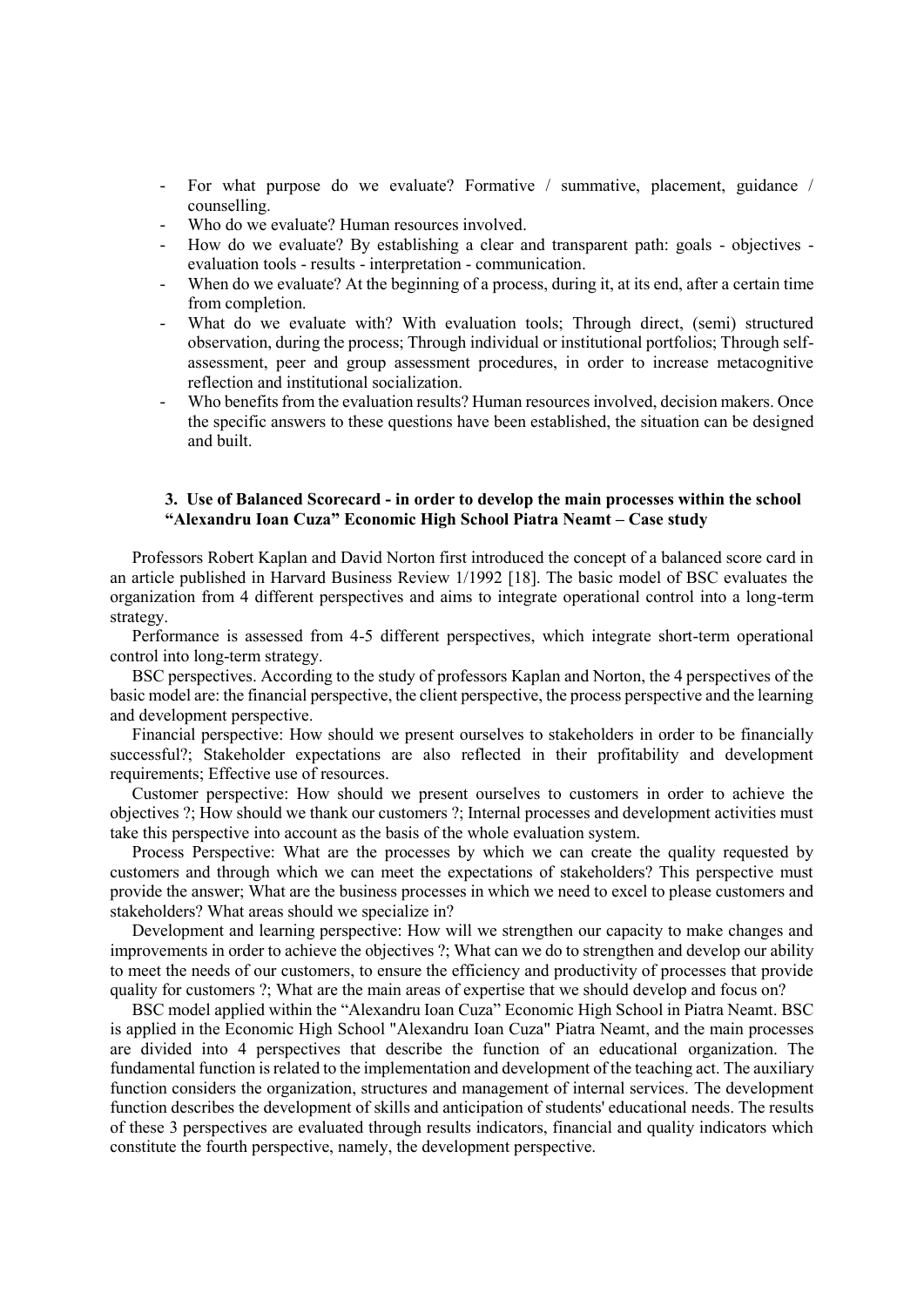The strategy, the annual planning and the management system of the quality and of the operations in the chariot of the Economic High School "Alexandru Ioan Cuza" Piatra Neamt were created based on this model. The BSC model is the framework for the whole evaluation of planning and quality. Through this we were able to achieve a practice-oriented model, a model suitable for an educational institution.

An important aspect is that neither the model nor its elements are direct copies, but individual applications. Using this model of quality development, the institution learned and adopted the fundamental idea of the model, its practices and justification:

- Basic function: making a curriculum; pedagogical leadership skills; personalization (individual study plans); student services; correlation with real life.
- Development function: educational institution; active development; quality control. Each student learns the necessary skills in multidimensional work environments, obtains a qualification, finds a job or continues his studies.
- Auxiliary function: systematic planning; inter collegiality.
- Efficiency: result indicators; financial indicators; quality indicators; development indicators.



**Figure 3.** Balanced Scorecard development perspective [19]

Using the BSC Model applied within the "Alexandru Ioan Cuza" Economic High School in Piatra Neamt. Estimated results from the application of the BSC model. The systematic use of BSC over the years has resulted in continuous development and a number of improvements at all levels of activity in the institution. First, it was possible for the institution as a whole to focus development on certain selected sections, to the detriment of unsystematized, individual actions. The model was developed as a basis for the structure and function of work teams. In addition to sector-specific teams, there are also teams that combine leadership competence and pedagogical skills to serve all ancillary and educational functions within the institution. Viable connections with the field of work. The link between the technical sector advisory committees, the sector-specific organizations and the representatives of real life creates an active forum for development depending on the field. The commitment of teams at all levels results in concrete progress at the pedagogical level in favor of students.

Recommendations for implementing the practice. There are 3 key recommendations for success:

- the relevance and systematic activity of the management staff regarding the use of the model;
- continuous feedback on concrete progress;
- $\alpha$ achievement  $\rightarrow$  motivation  $\rightarrow$  staff commitment.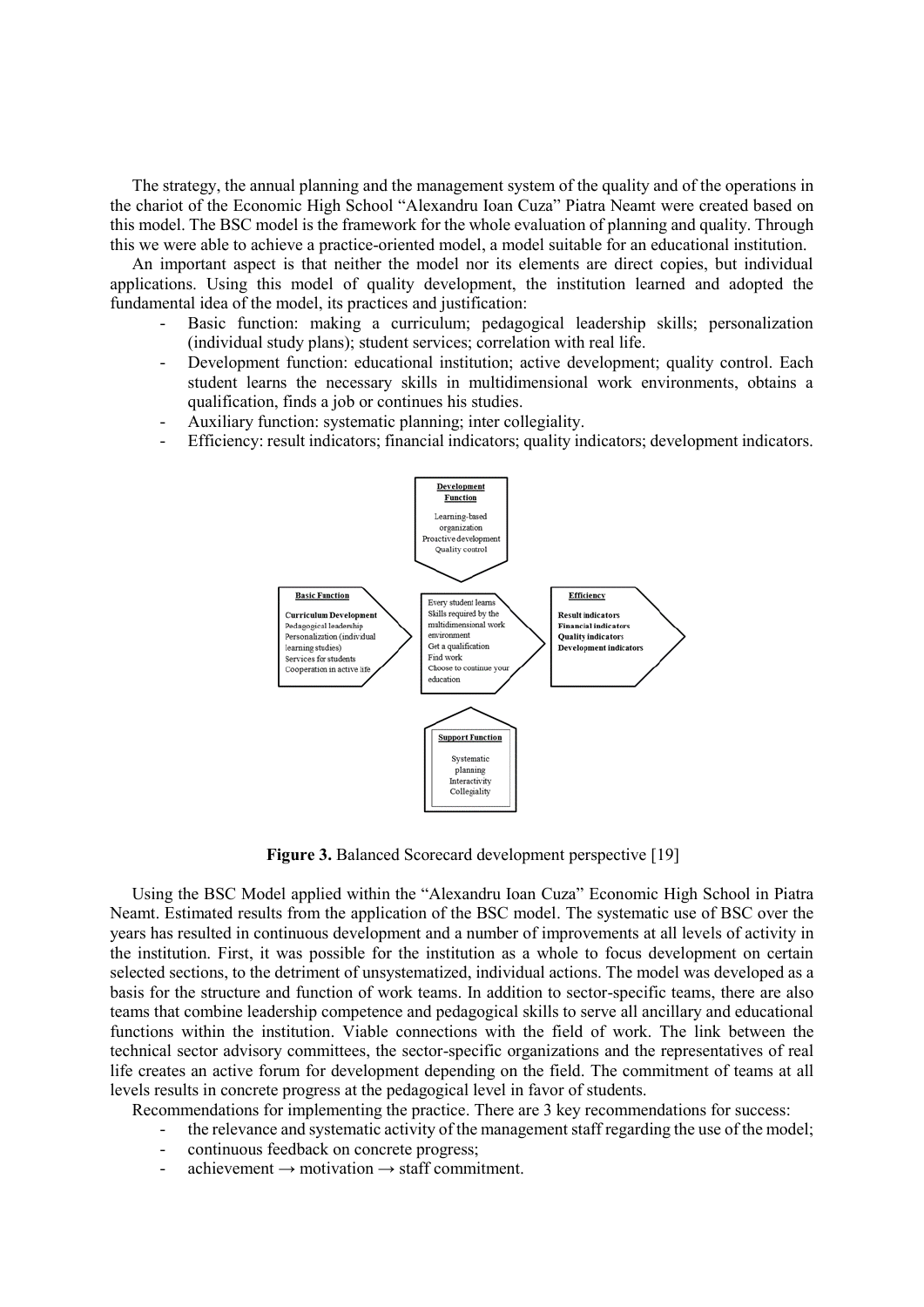The application of BSC in the "Alexandru Ioan Cuza" Economic High School in Piatra Neamt is an adequate tool to be used in quality management and assurance, as well as for strategic planning within a pre-university education institution.

## **4. Conclusion**

In order to create a quality assurance system, a quality management system must first be introduced. It is a complex task, which involves first of all changing the mentality and perception of teachers in preuniversity and university education and on the other hand the broad masses, the direct beneficiaries of the reform system. The performance of the educational institution is analyzed on the basis of key internal and external performance indicators, established targets and existing trends, judged constructively, with the establishment of improvement targets. Any performance measurement indicator is also used as a tool to control it, effectively for the implementation of continuous performance improvement actions.

## **References**

- [1] Heim, J.A. and Compton W. D., editors, (1992), *Manufacturing systems : foundations of worldclass practice*, Washington, D.C. : National Academy Press
- [2] [Neely, A.,](https://www.emerald.com/insight/search?q=Andy%20Neely) [Gregory, M.](https://www.emerald.com/insight/search?q=Mike%20Gregory) and [Platts, K.](https://www.emerald.com/insight/search?q=Ken%20Platts) (1995) "Performance measurement system design: A literature review and research agenda", *[International Journal of Operations & Production](https://www.emerald.com/insight/publication/issn/0144-3577)  [Management](https://www.emerald.com/insight/publication/issn/0144-3577)*, Vol. 15 No. 4, pp. 80-116. <https://doi.org/10.1108/01443579510083622>
- [3] Bitici U.S, Carrie A.S and McDevitt, L (1997) *Integrated performance measurement systems: A development guide. International Journal of Operations and Production Management. 17(5): 522-534. DOI 10.1108/09544789710159443*
- [4] Wongrassamee, S., Simmons, J.E.L. and Gardiner, P.D. (2003) *Performance measurement tools: the Balanced Scorecard and the EFQM Excellence Model,* Measuring Business Excellence
- [5] Lynch R. L., and Cross K. F., *Measure up!: Yardsticks for Continuous Improvement (1st edition, 1991), Blackwell (USA)*
- [6] McNair, C.J. Lynch, R. and Cross, K. (1990), *"Do Financial and Non-financial Measures Have to Agree?" Management Accounting*
- [7] Kaplan, R.S. and Norton, D.P. (1996), *The Balanced Scorecard, Harvard Business School Press, Boston, MA*
- [8] Kaplan, R.S. and Norton, D.P. (2001), *"Transforming the balanced scorecard from performance measurement to strategic management: Part 1", Accounting Horizons*
- [9] Bourne, M. C. S., Mills, J. F., Wilcox, M. & Neely, A. D. & Platts, K, W., (2000*),"Designing, implementing and updating performance measurement systems", International Journal of Production and Operations Management*
- [10] Neely, A. D., Mills, J. F., Gregory, M. J., Richards, A. H., Platts, K. W., & Bourne, M.C.S., (1996), *Getting the measure of your business, Findlay, London*
- [11] [Adams, C.](https://www.emerald.com/insight/search?q=Chris%20Adams) and [Neely, A.](https://www.emerald.com/insight/search?q=Andy%20Neely) (2000), "The performance prism to boost M&A success", *[Measuring](https://www.emerald.com/insight/publication/issn/1368-3047)  [Business Excellence](https://www.emerald.com/insight/publication/issn/1368-3047)*, Vol. 4 No. 3, pp. 19-23. <https://doi.org/10.1108/13683040010377818>
- [12] Neely, A. & Bourne, M. (2000), *"Why measurement initiatives fail", Measuring Business Excellence*
- [13] De Toni, A.F. and Tonchia, S. (2001). *Performance Measurement System – Models, Characteristics and Measures. International Journal of Operations and Production Management*
- [14] Ghalayini, A.M. and Noble, J.S. (1996), *"The changing basis of performance measurement", International Journal of Operations & Production Management, Vol. 16 No. 8, pp. 63-80. https://doi.org/10.1108/01443579610125787*